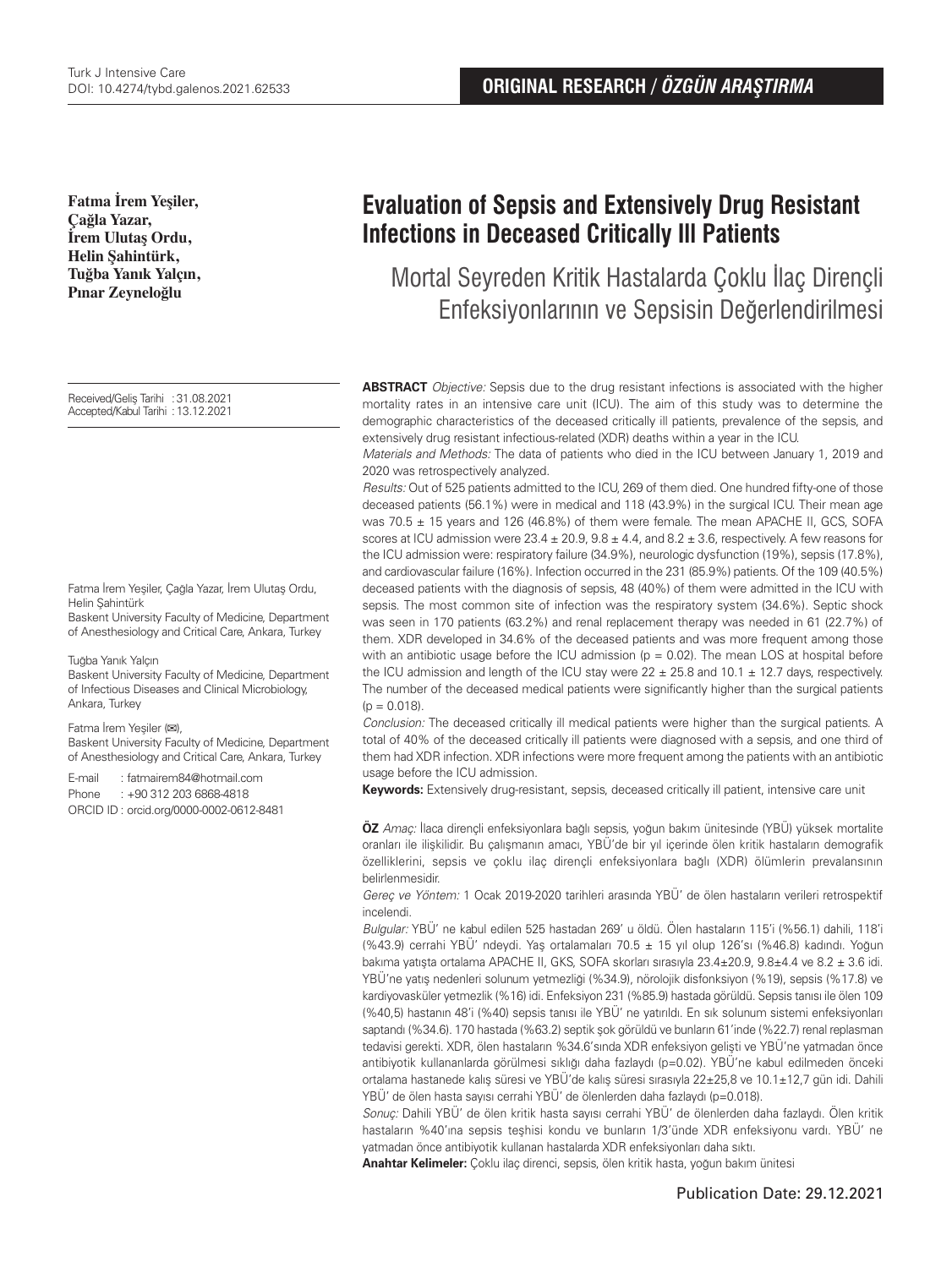## **Introduction**

Sepsis is a fatal syndrome that affects millions of people worldwide and life-threatening organ dysfunction due to a dysregulated host response to infection (1,2). The incidence of sepsis is increasing day by day and one of the most common causes of global mortality. Therefore, sepsis is an important public health problem with serious economic consequences. Its treatment is difficult and sepsis is one of the main causes of hospital and intensive care unit (ICU) deaths (3,4).

Drug-resistant bacterial infections are one of the reasons that complicate the management of sepsis and increase mortality. There were many definitions of drug-resistant infections in the literature. Experts from the European Center for Disease and Control (ECDC) and the Centers for Disease Control and Prevention (CDC) have updated the definitions. Accordingly, multi-drug resistant (MDR) defines the microorganism resistant to at least one of three or more antimicrobial agent categories; extensively drug resistant (XDR;) defines as nonsusceptibility to at least one agent in all but two or fewer antimicrobial categories. Pandrug resistant (PDR) defines as nonsusceptibility to all agents in all antimicrobial categories (5,6,7). Invasive procedures and usage of broad-spectrum antibiotics are associated with an increased incidence of sepsis and drug-resistant infections (6,7,8).

The aim of this study was to determine the demographic and clinical characteristics of deceased critically ill patients, the prevalence of sepsis and extensively drug resistant infectious-related deaths within 1 year in the ICU of Başkent University Medical Faculty Ankara Hospital.

# **Materials and Methods**

The data of patients who died in the ICU of Başkent University Faculty of Medicine Ankara Hospital between January 1, 2019 and January 1, 2020 was retrospectively analyzed. Adult patients aged 18 years or more who died in ICU were included in the study. Patients younger than 18 years, who died within 24 hours of admission to ICU, who did not die in the ICU and whose data were not available were excluded.

The following data were obtained from electronic medical and nursing records. The demographic characteristics and clinical characteristics (age, gender, comorbidities, transplantation, etc.), drugs used before ICU admission,

reasons for ICU admission and severity scores [Acute Physiology and Chronic Health Evaluation System (APACHE II) score; Sequential Organ Failure Assessment (SOFA) score; Glasgow Coma Score (GCS)], incidence of infection, sepsis and XDR, focus of infection, septic shock, organ failures (change of consciousness, respiratory failure, cardiovascular failure and circulatory failure, acute kidney failure, acute liver failure), presence of vascular, urinary and drain catheters, intubation and mechanical ventilation characteristics, length of hospital and ICU stay of deceased critically ill patients were retrospectively analyzed. XDR strains were identified according to criteria defined by ECDC and CDC (5). Sepsis and septic shock were defined according to the 2020 Surviving Sepsis Campaign (1). Acute kidney injury (AKI) was identified on the basis to the Kidney Disease Improving Global Outcomes (KDIGO) clinical practice guidelines (9).

The statistical analysis was performed using The Statistical Package for Social Sciences 25.0 (version 25.0; SPSS Inc., Chicago, IL, USA). Frequencies were expressed as numbers (n) and percentages (%). Variables are expressed as mean values  $\pm$  standard deviation. Categorical variables between the two groups were analyzed with the chisquare test. Values of p<0.05 were considered statistically significant.

This study was approved by the Başkent University Institutional Review Board (project no: KA21/309).

## **Results**

Of the 525 patients admitted to the ICU during the study period, of whom 269 died in the ICU. The mean age was 70.5  $\pm$  15.0 years (between 18 and 97 years) including 143 (53.2 %) male and 126 (46.8 %) female (table-1). The mean APACHE II score was  $23.4 \pm 20.9$ , GCS was  $9.8 \pm 4.4$ and the SOFA score was  $8.2 \pm 3.6$  on ICU admission (Table-2). There were 151 patients (56.1%) in medical ICU and 118 patients (43.9%) in surgical ICU. Most of the patients were admitted from other services (53.5%) within our hospital and emergency services (30.5%) (Table-1).

Two hundred sixty (96.7%) of our patients had at least one comorbidity. Hypertension (130 patients, 48.3%) was the most common comorbidity and the others were malignancy (46.5%), cerebrovascular disease (35.7), immunosuppression (33.5%) and transplantation (2.6%). The reasons for ICU admission were respiratory failure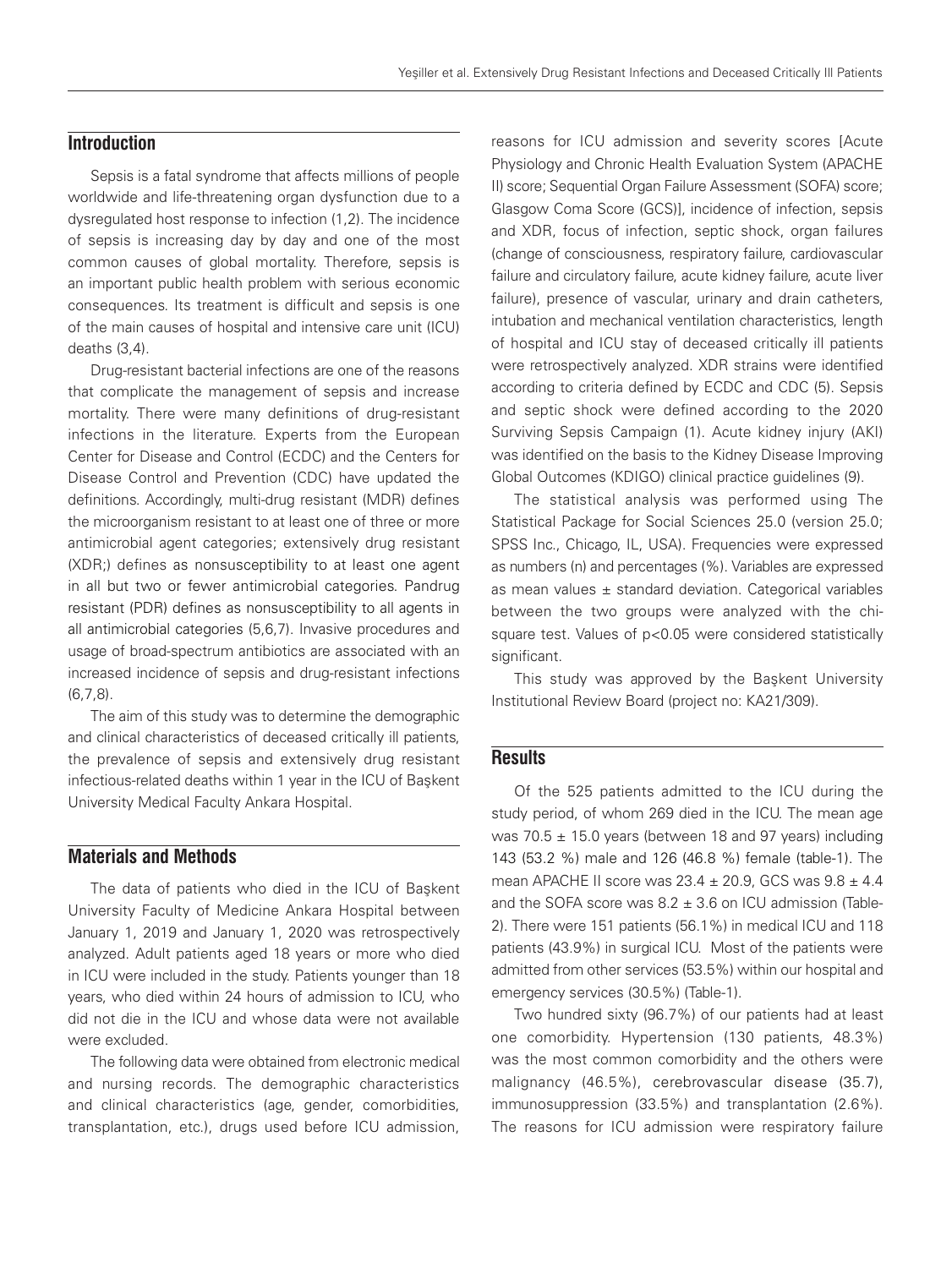(34.9%), neurologic dysfunction (19.0%), sepsis (17.8%), and cardiovascular failure (16.0%), respectively (Table-3).

Two hundred forty two patients (90.0%) had central venous catheter, 55 patients (20.4%) had drain line, 238 patients (88.5%) had urinary catheterization.

One hundred nine patients (40.5%) were followed up with a diagnosis of sepsis in the ICU. While 48 patients (44.0%) with sepsis were admitted to the ICU, 61 patients (55.9%) were diagnosed with sepsis during the follow-up in the ICU. Septic shock was seen in 170 patients (63.2%). The common focus of infection were the respiratory system (34.6%, n:93), genitourinary system (20.8%, n:56), blood stream infections (14.1%, n:38) and intraabdominal (10.0%,

| Table 1. Demographic and Clinical Characteristics of Patients |                   |  |  |
|---------------------------------------------------------------|-------------------|--|--|
| Variables                                                     | Total (n=269)     |  |  |
| Age, years, mean ±SD, Range, years                            | 70.4±15.0 (18-97) |  |  |
| <b>Sex</b>                                                    |                   |  |  |
| Male                                                          | 143 (53.2)        |  |  |
| <b>Female</b>                                                 | 126 (46.8)        |  |  |
| <b>Etiology</b>                                               |                   |  |  |
| <b>Medical causes</b>                                         | 151 (56.1)        |  |  |
| <b>Surgical causes</b>                                        | 118 (43.9)        |  |  |
| <b>Admission from</b>                                         |                   |  |  |
| <b>Emergency</b>                                              | 82 (30.5)         |  |  |
| <b>Ward in hospital</b>                                       | 144 (53.5)        |  |  |
| <b>From outer center</b>                                      | 10(3.8)           |  |  |
| <b>Others</b>                                                 | 33 (12.2)         |  |  |
| <b>Comorbidities</b>                                          |                   |  |  |
| <b>Hypertension</b>                                           | 130 (48.3)        |  |  |
| <b>Diabetes Mellitus</b>                                      | 87 (32.3)         |  |  |
| <b>Coronary artery disease</b>                                | 76 (28.3)         |  |  |
| <b>Obstructive pulmonary diseases</b>                         | 44 (16.4)         |  |  |
| Malignancy                                                    | 125 (46.5)        |  |  |
| Cerebrovascular disease                                       | 96 (35.7)         |  |  |
| <b>Chronic kidney disease</b>                                 | 48 (17.8)         |  |  |
| SD: standard deviation                                        |                   |  |  |

| Table 2. Severity scores on ICU admission of Patients                                                                                                             |                 |  |  |
|-------------------------------------------------------------------------------------------------------------------------------------------------------------------|-----------------|--|--|
| Severtiy scores                                                                                                                                                   | Mean±SD         |  |  |
| <b>APACHE II score</b>                                                                                                                                            | $23.4 \pm 20.9$ |  |  |
| SOFA score                                                                                                                                                        | $8.2 \pm 3.6$   |  |  |
| GCS score                                                                                                                                                         | $9.8 \pm 4.4$   |  |  |
| ICU: intensive care unit, APACHE II: Acute Physiology and Chronic Health Evaluation<br>System; SOFA: Sequential Organ Failure Assessment, GCS: Glasgow Coma Score |                 |  |  |

n:27), respectively. A total of 104 microorganisms were identified: 72 gram negative bacteria and 27 gram positive bacteria and 5 fungus. The infectious pathogens were Klebsiella pneumoniae (8.2%), Enterococcus spp (5.6%), Extended-spectrum beta-lactamase Escherichia coli (5.2%), Escherichia coli (4.8%), Pseudomonas aeruginosa (4.5%), Acinetobacter baumanii (3.0%), respectively (Table-4). Nineteen percent of the patients had acinetobacter baumanii colonization and 34.6% (n:93) had carbapenem resistance (XDR). Sixty-two (66.7%) patients with XDR infection used antibiotic before ICU admission. Presence of infection before ICU admission, central venous catheter, drain line and urinary catheter were associated with XDR infections (p=0.021,0.001, 0.002, 0.044, respectively). While 37 (13.8 %) patients were isolated on ICU admission, 38 (14.1%) patients were isolated in the ICU. Fifty-one patients (19.0%) were not diagnosed with infection before ICU admission. There was an infection in 38.6% (n:104) of the patients while lying in the ward.

| Table 3. The reasons to Intensive Care Unit admission |            |  |  |  |
|-------------------------------------------------------|------------|--|--|--|
| Organ and system involvement                          | Number (%) |  |  |  |
| <b>Respiratory system</b>                             | 94 (34.9)  |  |  |  |
| Neurologic system                                     | 51 (19.0)  |  |  |  |
| Cardiovascular system                                 | 43 (16.0)  |  |  |  |
| <b>Genitourinary system</b>                           | 10(3.7)    |  |  |  |
| <b>Gastrointestinal system</b>                        | 6(2.2)     |  |  |  |
| <b>Hematological system</b>                           | 3(1.1)     |  |  |  |
| <b>Sepsis</b>                                         | 48 (17.8)  |  |  |  |

| Table 4. Types of infectious pathogens                 |              |             |  |  |  |
|--------------------------------------------------------|--------------|-------------|--|--|--|
| <b>Variables</b>                                       | Freguncy (n) | Percent (%) |  |  |  |
| Patients with extensively drug<br>resistant            | 93           | 34.6        |  |  |  |
| Klebsiella pneumoniae                                  | 22           | 8.2         |  |  |  |
| Pseudomonas aeruginosa                                 | 12           | 4.5         |  |  |  |
| Acinetobacter baumanii                                 | 8            | 3.0         |  |  |  |
| Proteus mirabilis                                      | 2            | 0.7         |  |  |  |
| Extended-spectrum beta-<br>lactamase- Escherichia coli | 14           | 5.2         |  |  |  |
| Escherichia coli                                       | 13           | 4.8         |  |  |  |
| Enterococcus spp                                       | 15           | 5.6         |  |  |  |
| Staphylococcus aureus                                  | 11           | 4.1         |  |  |  |
| Candida spp.                                           | 3            | 1.1         |  |  |  |
| Aspergillus spp.                                       | 2            | 0.7         |  |  |  |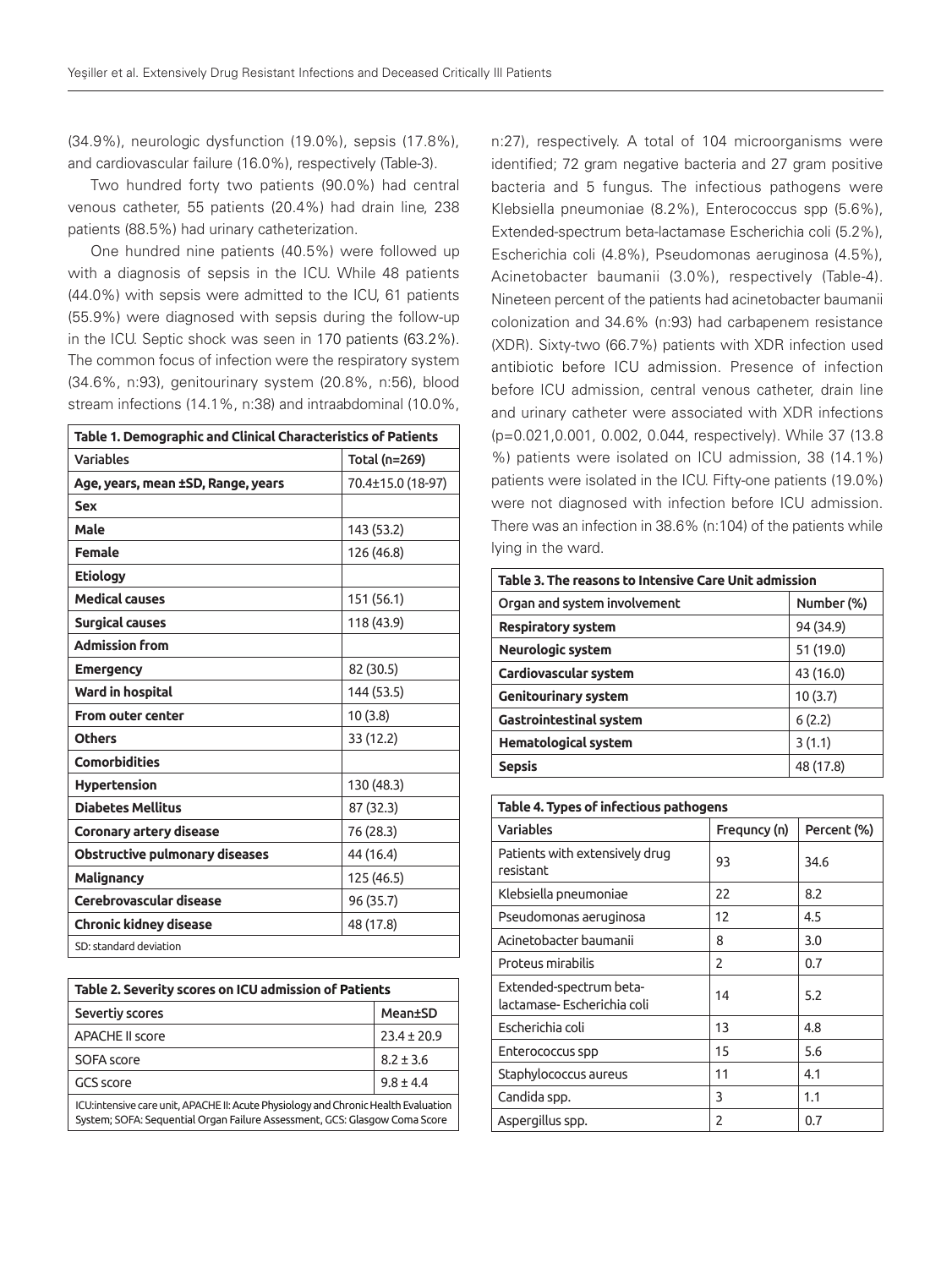Two hundred sixty four (98.1%) patients were intubated and 34 patients (12.6%) required tracheotomy. At the same time, mechanical ventilation were used in 226 patients (84.0%), and renal replacement therapy in 61 patients (22.7%) in the first 3 days.

The mean value of leukocyte, C-reactive protein and procalcitonin were 15.4± 34.4 103 /µl, 141.1±119.3 mg/dl and  $9.1\pm 15.7$  ng/ml, respectively. There was no statistically significant difference between patients with and without XDR infection.

The mean length of hospital stay was  $12.3 \pm 21.6$  days before ICU admission. The mean length of ICU and hospital stay were 10.1  $\pm$  12.7 and 22.0  $\pm$  25.8 days. Intubation was performed on the mean 2.2± 3.8 day after ICU admission. The mean duration of intubation and mechanical ventilation were 4.8  $\pm$  4.2 and 7.1  $\pm$  10.0 days. The mean length of central venous catheter stay was  $24.8 \pm 37.5$  days. Patients with XDR infection had longer length of hospital stay before ICU admission, ICU-hospital stay. In this patient group, the number of days with intubation, mechanical ventilation and central venous catheter were higher than patients without XDR (p<0.05) (Table-5).

The 7 and 30 day mortality were 58.4% and 92.6 %, respectively. The 30-day mortality rate of medical ICU (58.2%) was significantly higher than surgical ICU (41.8%)  $(p=0.018)$ .

## **Discussion**

In this study, we investigated the prevalence of sepsis and XDR infection in deceased critically ill patients for 1 year. Of the 525 patients admitted to the ICU during the study period, 269 deceased were evaluated. The deceased critically ill medical patients were higher than the surgical patients. Forty percent of deceased critically ill patients

were diagnosed with sepsis and one third of them had XDR infection. XDR infections were more frequent among patients who used antibiotics, had infection and stayed in hospital before ICU admission, with central venous catheter, urinary catheter and drain line. The deceased patient with XDR infections had prolonged ICU-hospital stay and duration of intubation-mechanical ventilation.

In our study, it was found that patients who died were mostly followed in the medical ICU. Orban et al. presented that the mortality rate was higher in mixed (medical-surgical) ICU (10), most of the anticipited deaths were in the medical ICU. The number of organ failures was higher among anticipated death patients in Orban's study. This difference was thought to be related to the older age of our patients and the presence of more comorbidities in our study. At the same time, mortality rate was higher in medical ICU in the study of Ay et al. (11). Because, similar with our groups, they were older than 70 years and had more cardiopulmonary problems.

Sepsis remain high-risk factor for mortality in critically ill patients. We presented that the the incidence of sepsis at ICU admission was 44%. Orban et al. reported that the sepsis incidence was 28% and 63 % of patients had central venous catheter (10). We thought that this high rate was related to the hospitalization, presence of infection and antibiotic usage of our patients before ICU admission. At the same time, our patients were older and had more comorbidities. Invasive devices such as central venous or urinary catheters, or inadequate handwashing practices among healthcare workers, may cause the risk of infection in patients admitted to the hospital even for non-infectious reasons (4,10,12). A high number of our patients had central venous catheter and/or urinary catheterization. However, in our study, we did not investigate handwashing practices

| Table 5. Length of Stay and Outcomes of Patients                                                                                   |                 |                   |                 |         |  |  |
|------------------------------------------------------------------------------------------------------------------------------------|-----------------|-------------------|-----------------|---------|--|--|
|                                                                                                                                    | Mean ±SD        |                   |                 |         |  |  |
|                                                                                                                                    | Total (n:269)   | <b>XDR (n:93)</b> | Non-XDR (n:176) | P value |  |  |
| Intubation time                                                                                                                    | $4.8 + 4.2$     | $5.2 \pm 0.5$     | $3.2 \pm 0.2$   | < 0.001 |  |  |
| <b>Duration of Central venous catheter</b>                                                                                         | 24.8±37.5       | $37.5 \pm 2.8$    | $36.2 \pm 3.7$  | 0.006   |  |  |
| <b>Duration of MV</b>                                                                                                              | $7.1 \pm 10.0$  | $14.5 \pm 1.5$    | $4.6 \pm 0.3$   | < 0.001 |  |  |
| <b>LOS before ICU</b>                                                                                                              | $12.3 \pm 21.6$ | $27.5 \pm 2.8$    | $17.5 \pm 1.3$  | 0.038   |  |  |
| <b>LOS at ICU</b>                                                                                                                  | $10.1 \pm 12.7$ | $17.6 \pm 1.8$    | $6.1 \pm 0.4$   | < 0.001 |  |  |
| <b>LOS at Hospital</b>                                                                                                             | $22.0+25.8$     | $32.6 \pm 3.4$    | $18.8 + 1.4$    | < 0.001 |  |  |
| SD: standart deviation, XDR: extensively drug resistant, MV: mechanical ventilation, LOS: length of stay, ICU: intensive care unit |                 |                   |                 |         |  |  |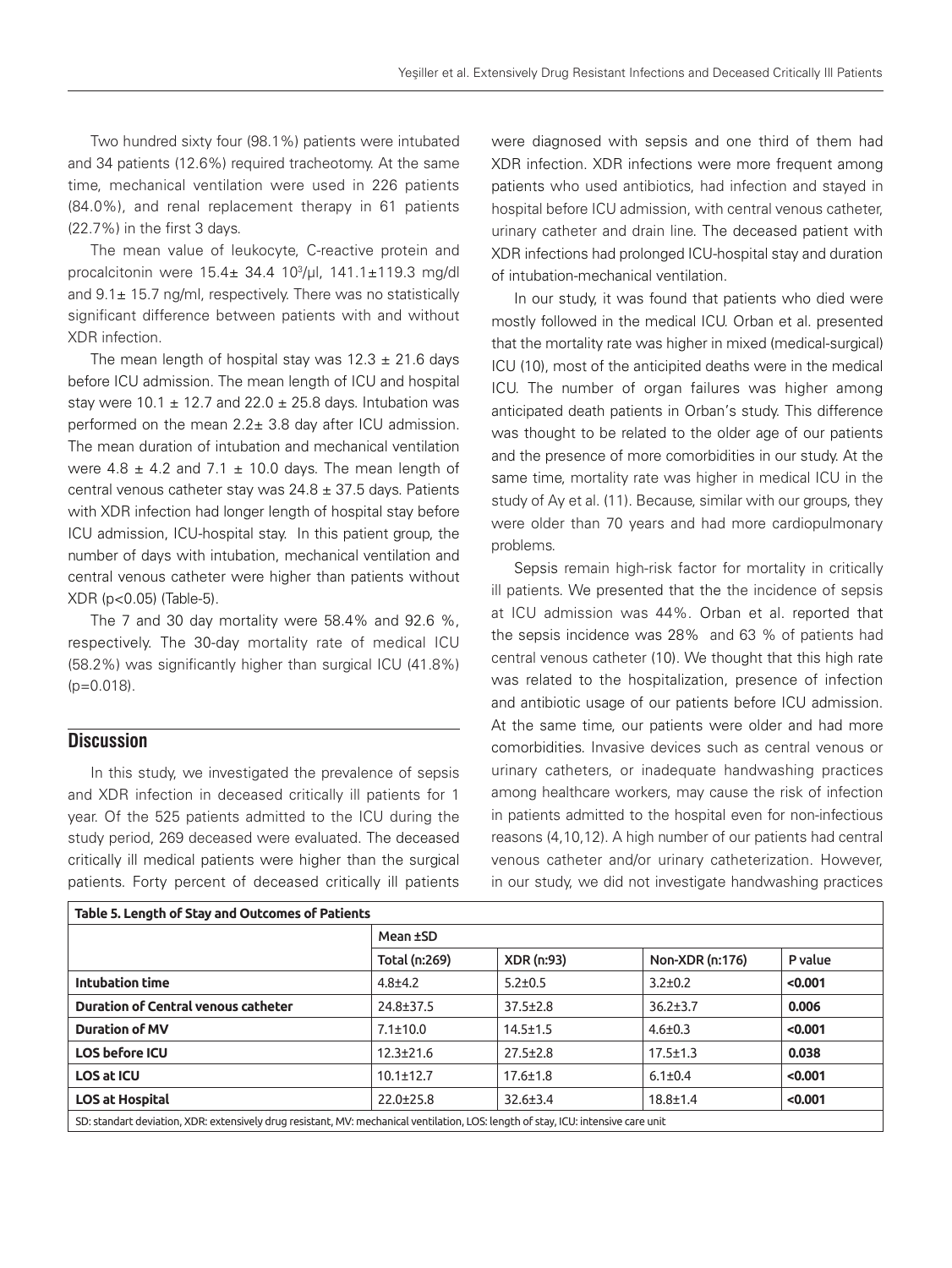among healthcare workers. Further studies could meet this objective in the future.

Antimicrobial resistance poses a major threat to patient's treatment as it leads to prolonged hospital-ICU stay, increased morbidity and mortality, and severe economic loss for patient and nation (13). We reported that 34.6% of deceased patients had XDR infection and infection before ICU admission, presence of central venous catheter, drain line and urinary catheter were associated with XDR infections. The patients with XDR infection had prolonged ICU and hospital stay. Longer duration of intubation and mechanical ventilation were required. Inappropriate and excessive usage of antibiotics and invasive procedures were common causes of drug-resistant infections have been presented (13, 14). A clinical trial showed that receiving total parenteral nutrition, prior carbapenem use, and prior fluoroquinolone use were independently associated with XDR infections (8).

This study has some limitations. It was a retrospective study and had a small number of patients. It was conducted at a single center, which limits the generalizability of the results. Inclusion of only deceased patients is a limitation of the study for mortality rates. The data were collected from the digital patient records. There is a limitation for risk factors and a deficiency for identifying antibiotic types. Not all laboratory tests were done in all patients.

## **Conclusions**

One of the most important causes of ICU death is sepsis and one of the causes of sepsis is drug-resistant infection. Forty percent of deceased critically ill patients were diagnosed with sepsis and one third of them had XDR infection. The deceased critically ill medical patients were higher than the surgical patients. XDR infections were associated antibiotic usage and hospital stay before ICU admission and invasive procedures (central venous catheter, drain line and urinary catheter, etc.). Preventing infections in ICU or hospital is most important than treatment. Determination and preventing risk factors for sepsis may reduce morbidity, mortality and economic losses.

#### Ethics

**Ethics Committee Approval:** This study was approved by Baskent University Institutional Review Board (Project no: KA21/309).

**Informed Consent: Retrospective study. Peer-review:** Externally peer-reviewed.

### Authorship Contributions

Concept: H.S., P.Z., Design: H.S., P.Z., Data Collection and Process: F.İ.Y., Ç.Y., İ.U.O., T.Y.Y., Analysis or Interpretation: F.İ.Y., Ç.Y., İ.U.O., H.Ş., P.Z., Literature Search: F.İ.Y., Ç.Y., İ.U.O., T.Y.Y., Writing: F.İ.Y., H.Ş., T.Y.Y., P.Z.

**Conflict of Interest:** No conflict of interest was declared by the authors.

**Financial Disclosure:** The authors declared that this study received no financial support.

#### **References**

- 1. Singer M, Deutschman CS, Seymour CW, et al. The Third International Consensus Definitions for Sepsis and Septic Shock (Sepsis-3). JAMA 2016; 315: 801–10.
- 2. Cecconi M, Evans L, Levy M, Rhode A. Sepsis and septic shock. Lancet 2018 Jul 7;392(10141):75-87.
- 3. Fleischmann C, Scherag A, Adhikari NK, et al. Assessment of global incidence and mortality of hospital-treated sepsis. Current estimates and limitations. Am J Respir Crit Care Med 2016; 193: 259–72.
- 4. Rudd KE, Johnson SC, Agesa KM, Shackelford KA, Tsoi D, Kievlan DR, Colombara DV, Ikuta KS, Kissoon N, Finfer S, Fleischmann-Struzek C, Machado FR, Reinhart KK, Rowan K, Seymour CW, Watson RS, West TE, Marinho F, Hay SI, Lozano R, Lopez AD, Angus DC, Murray CJL, Naghavi M. Global, regional, and national sepsis incidence and mortality, 1990-2017: analysis for the Global Burden of Disease Study. Lancet. 2020 Jan 18;395(10219):200-211.
- 5. Magiorakos AP, Srinivasan A, Carey RB, Carmeli Y, Falagas ME, Giske CG, et al. Multidrug-resistant, extensively drug-resistant and pandrug-resistantbacteria: an international expert proposal for interim standard definitions for acquired resistance. Clin Microbiol Infect 2012; 18: 268-81.
- 6. Alexopoulou A, Vasilieva L, Agiasotelli D, et al. Extensively drugresistant bacteria are an independent predictive factor of mortality in 130 patients with spon- taneous bacterial peritonitis or spontaneous bacteremia. World J Gastroenterol 2016; 22:4049–56.
- 7. Shi, J., Sun, T., Cui, Y. et al. Multidrug resistant and extensively drug resistant Acinetobacter baumannii hospital infection associated with high mortality: a retrospective study in the pediatric intensive care unit. BMC Infect Dis 2020, 597.
- 8. Palavutitotai N, Jitmuang A, Tongsai S, Kiratisin P, Angkasekwinai N. Epidemiology and risk factors of extensively drug-resistant Pseudomonas aeruginosa infections. PLoS One. 2018 Feb 22;13(2): e0193431.
- 9. Kidney disease: improving global outcomes (KDIGO) acute kidney injury work group. KDIGO clinical practice guideline for acute kidney injury. March 2012. https://kdigo.org/wp-content/uploads/2016/10/ KDIGO-2012-AKI-GuidelineEnglish. pdf
- 10. Orban et al. Causes and Characteristics of Death in Intensive Care Units A Prospective Multicenter Study. *Anesthesiology* 2017; 126:882–889.
- 11. Ay E, Weigand MA, Röhrig R, Gruss M. Dying in the Intensive Care Unit (ICU): A Retrospective Descriptive Analysis of Deaths in the ICU in a Communal Tertiary Hospital in Germany. Anesthesiol Res Pract. 2020 Mar 1; 2020: 2356019.
- 12. Mayr VD, Dünser MW, Greil V, Jochberger S, Luckner G, Ulmer H, Friesenecker BE, Takala J, Hasibeder WR. Causes of death